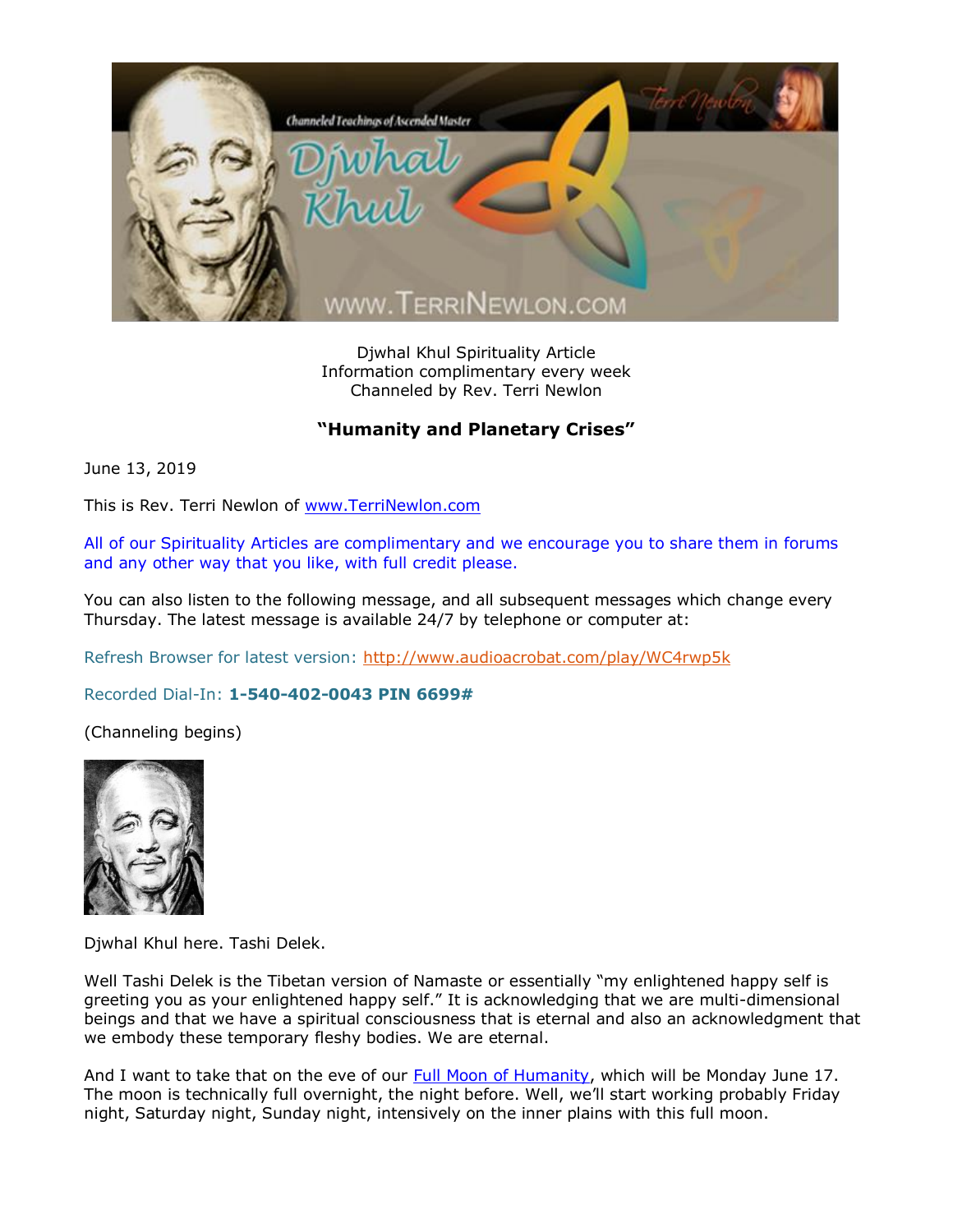So it is the Full Moon of Humanity and at this point what we are looking at is both a humanitarian crisis and an environmental or planetary crisis. And I'm lumping them together because they are interactive. One can kind of snowball or avalanche the other. So this is a call to really begin to work with the energies of, I'm going to say, masculine rebuilding and feminine envisioning to start to find more productive ways to work with humanity, ending hunger, facilitating immigration or citizenship, globally. I'm not talking about just one country or a handful of countries.

On a planetary level, we are seeing an escalation of pollution and radiation toxicity and I will remind you that we have a finite number of water molecules on the planet. They can change form: be ice, steam, liquid, etc., but water is finite. There is not one drop more or one drop less.

When we go into the spirit realm, the same is true. We have exact same number of spirits in all of Creation and we are finite in that regard even though we are eternal. We change form but sometimes we are formless until we find another body but basically that is how it works. Water and spirit are the same.

The cause for the increase of pollution, radiation toxicity, melting ice caps, water too hot to support life forms, depletion of oxygen in the waterways and oceans is one but also lack of oxygen on the surface of the planet as well. So humanity really, at the pace they're going at, will not have a habitable planet. Not by very many any way. So we are at a crisis point and I am going to urge you to start taking more physical actions toward the direction of sustainable resources, repurposing plastics, decreasing radiation, redistributing food, making sure food is not GMO, and a number of other things. I know that many of you have certain things near and dear to your heart, like pesticides, insecticides, etc. So whatever it is, please start taking more action.

Alright Dear Ones. As always, thank you and my love to you.

## *Djwhal Khul*

Channeled by Rev. Terri Newlon [www.TerriNewlon.com](http://www.terrinewlon.com/)

Follow Djwhal Khul on Twitter!<http://twitter.com/DKupdate>

Join Terri on Facebook<http://www.facebook.com/terri.newlon>

Join our e-newsletter<http://terrinewlon.com/>

Training for Modern Mystics Channeled Teachings for Everyday Spirituality Online Resource for Personal and Spiritual Growth [www.TerriNewlon.com](http://www.terrinewlon.com/)

(Spirituality Article, Transcribed by Micheline Ralet)

About Reverend Terri:

Terri Newlon is a world renowned spiritual teacher and conscious voice channel for Ascended Master Djwhal Khul. Djwhal Khul has worked through numerous channels, including Madam H.P. Blavatsky and Alice A. Bailey, and is well known to spiritual students. His work through Terri began in 1980 when she studied under Janet McClure and The Tibetan Foundation, Inc., and has resulted in an extensive online global support system of practical spiritual teachings.

She is also a gifted health Empath and has trained thousands of mediums and psychics. One of her specialties is instructing other natural sensitives how to turn on and off their abilities so they can live well-balanced lives, without neglecting their own physical, emotional, mental and spiritual requirements.